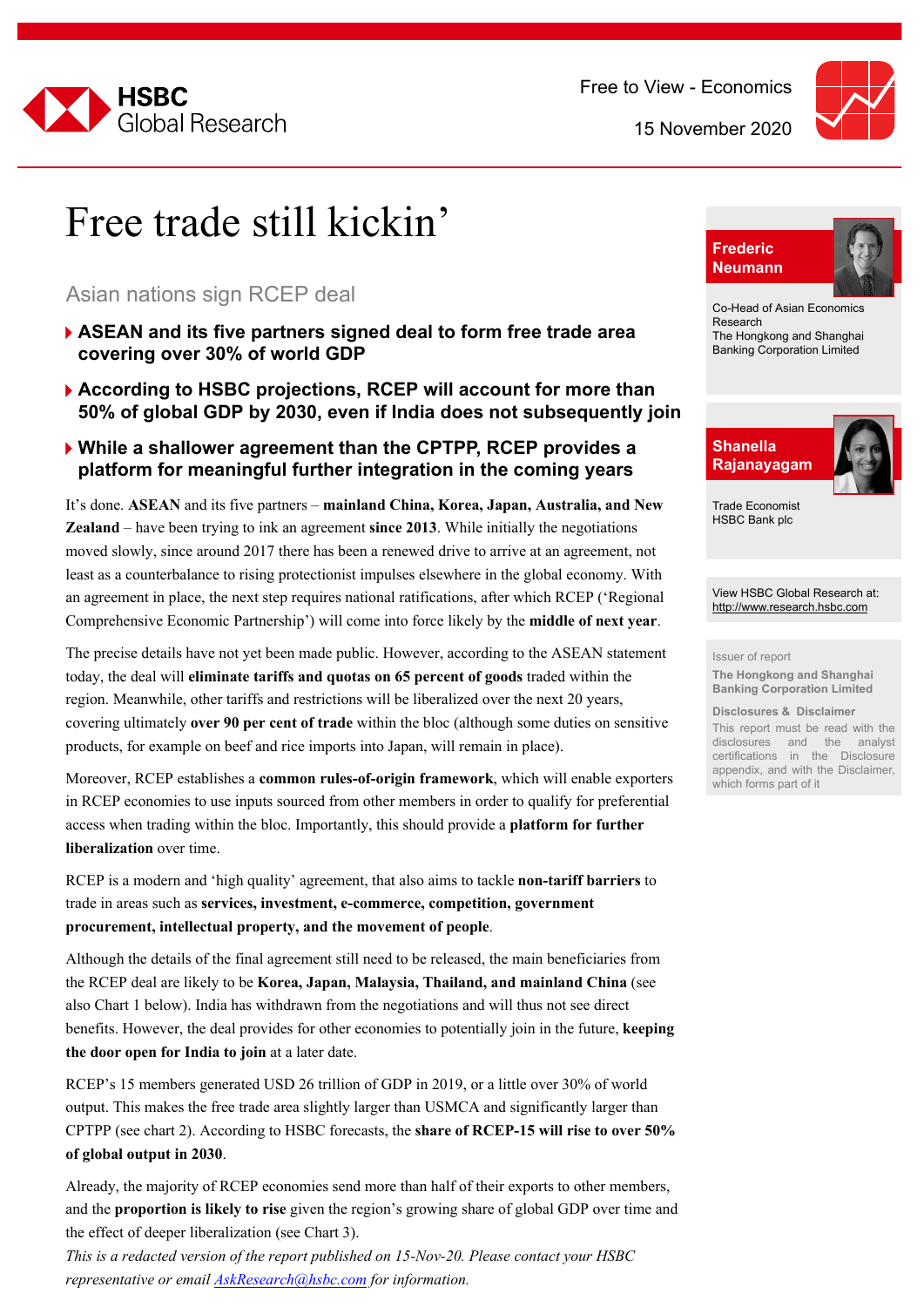

The new deal also aims to streamline the various overlapping preferential trading arrangements that most RCEP members already have with each other by establishing common trade rules. This should help to reduce trade costs for businesses. In addition, RCEP is the **first trade agreement that links Japan and mainland China**, the region's economic heavyweights.

Although RCEP is not as far-reaching, in terms of tariff liberalisation, as some other deals such as the Comprehensive and Progressive Agreement for Trans-Pacific Partnership (CPTPP) or the EU-Japan Economic Partnership Agreement, it represents an important step towards broader regional integration. The unified rules of origin may help to **strengthen regional supply chains** in the wake of COVID-19, and provide market diversification opportunities for exporters and importers of intermediate inputs operating within the bloc.

In terms of next steps, the deal is expected to **take effect sometime next year** once parties complete their domestic ratification procedures. RCEP will reportedly enter into force once it has been approved by either half the membership or by six ASEAN economies and half of the non-ASEAN parties.

From a global perspective, the RCEP agreement, even if a littler shallower than other 'mega-deals', signals that **Asia keeps pushing ahead with trade liberalization** even as other regions have become more sceptical. As such, it may reinforce a trend that's been already underway for decades: that **the global centre of economic gravity keeps pushing relentlessly to the East**.

*Frederic Neumann, Co-head Asian Economics Research* 

*Shanella Rajanayagam, Trade Economist*



**Figure 1: RCEP-15 - Projected incremental real income gains by 2030\* (%; red = members, black = non-members)**

Source: Peter A. Petri and Michael G. Plummer, East Asia decouples from the United States: Trade war, COVID-19, and East Asia's new trade blocs. PIIE Working Paper 20-9, June 2020; NB: CH refers to mainland China; \*assumes ongoing trade friction between mainland China and US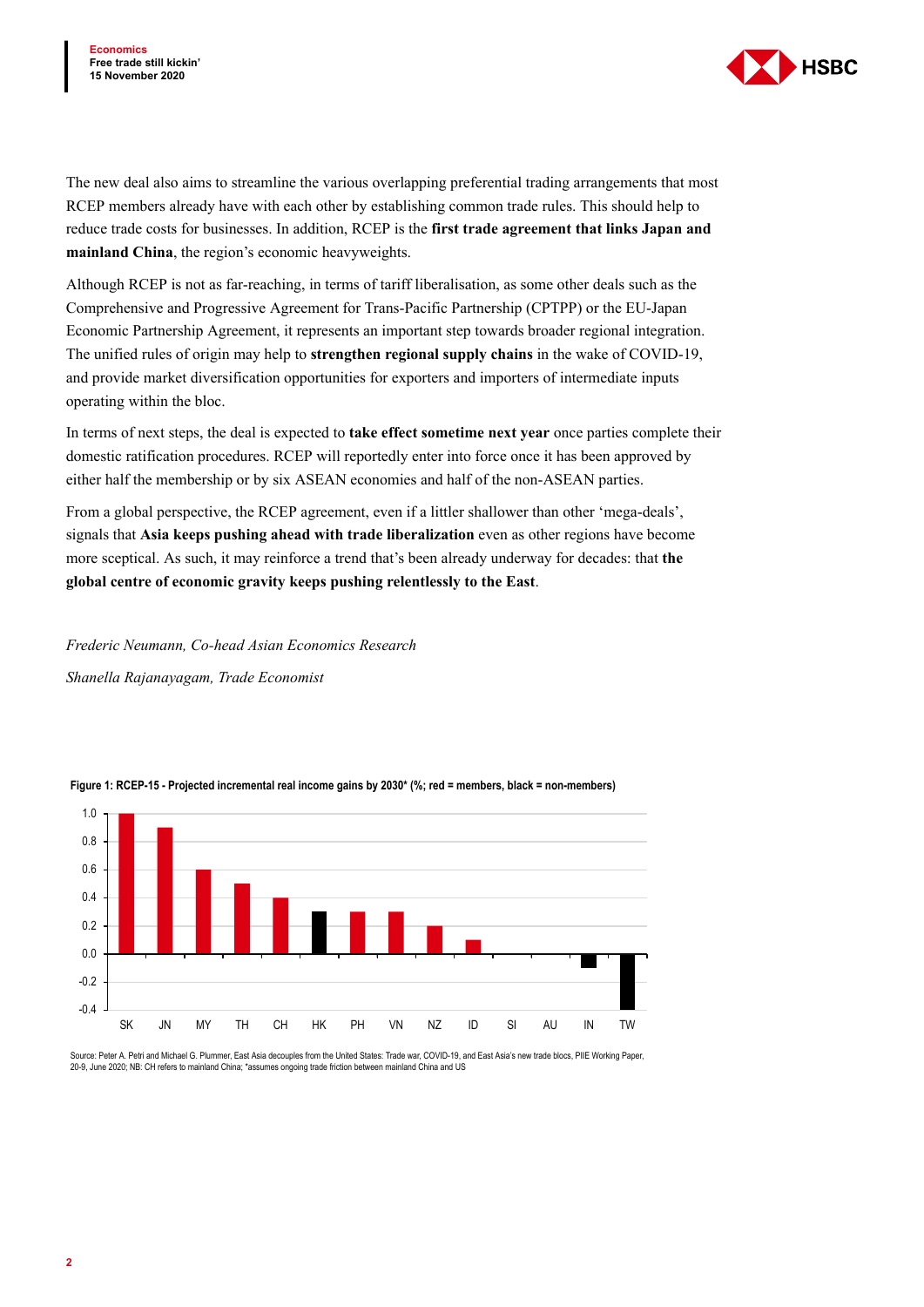

#### **Figure 2: Trade blocs and economies: GDP, 2019, trillions of USD**



Source: IMF, HSBC



#### **Figure 3: Exports by destination (% share, 2019)**

Source: CEIC, HSBC; NB: CHN refers to mainland China, RoW refers to Rest of World, BRN refers to Brunei, LAO refers to Laos, MNR refers to Myanmar, CAM refers to Cambodia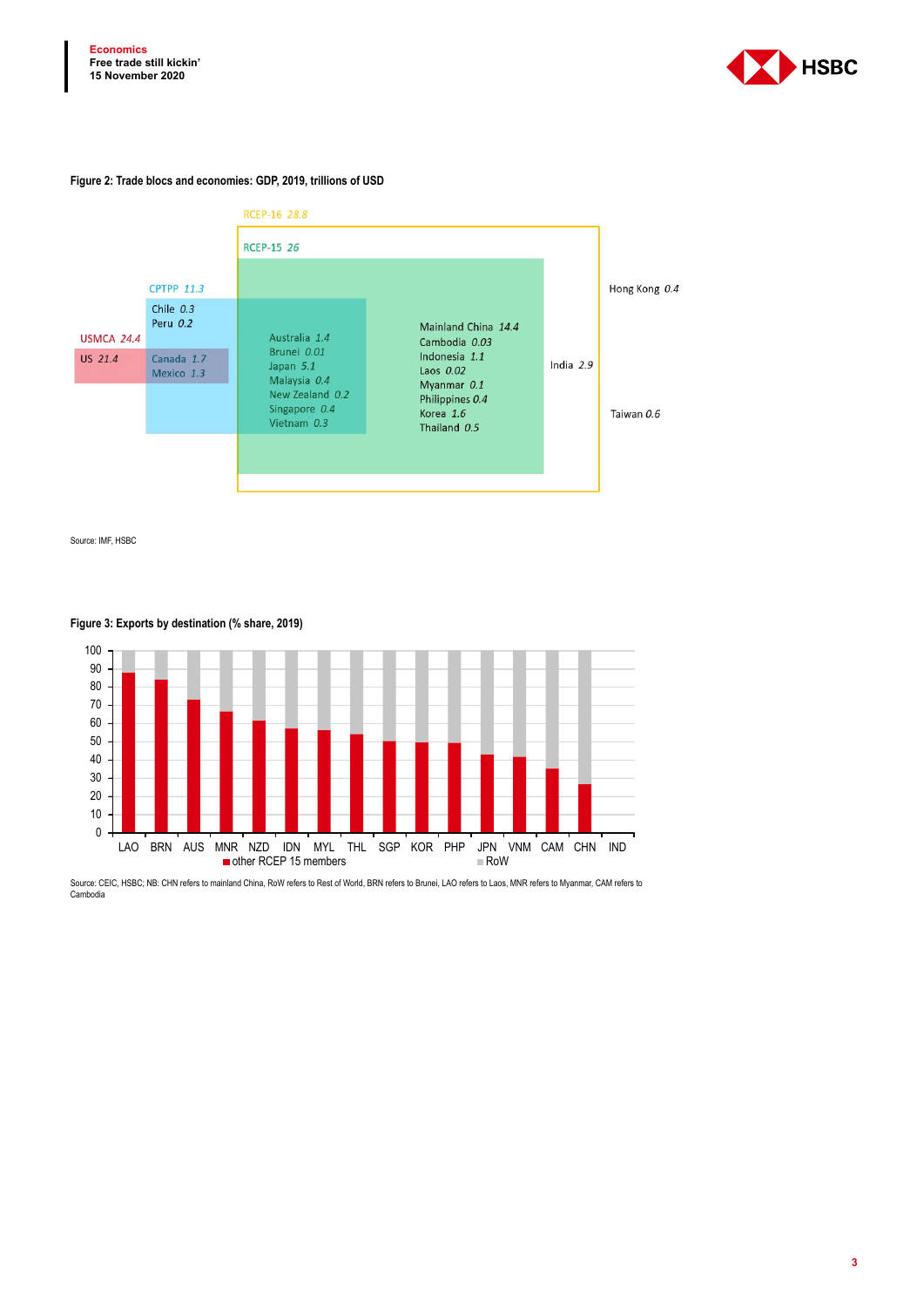

#### **Figure 4: Gross exports by destination (% of local GDP, 2019)**



Source: CEIC, HSBC; NB: CHN refers to mainland China, RoW refers to Rest of World, BRN refers to Brunei, LAO refers to Laos, MNR refers to Myanmar, CAM refers to Cambodia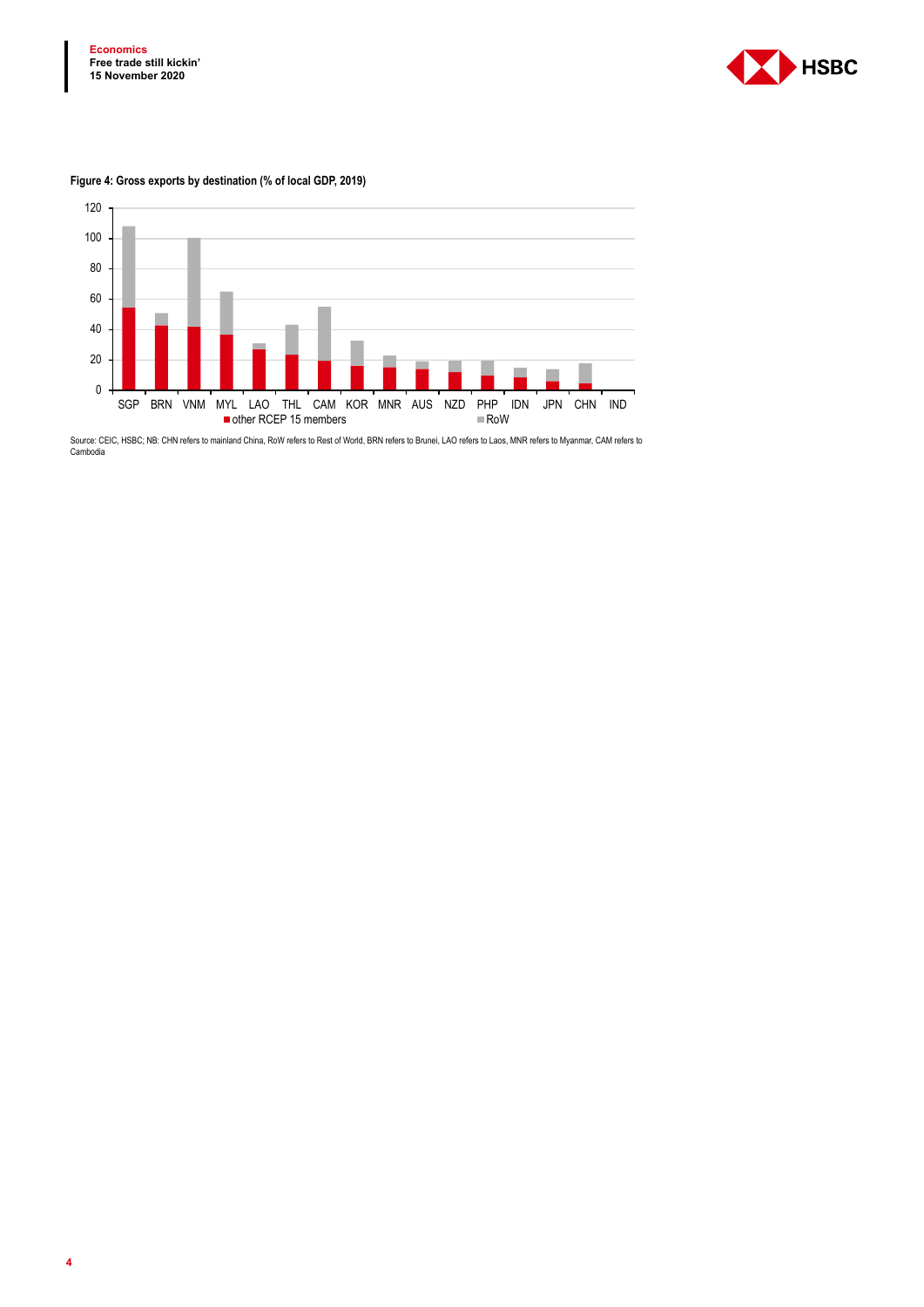

# Disclosure appendix

#### Analyst certification

The following analyst(s), who is(are) primarily responsible for this document, certifies(y) that the opinion(s), views or forecasts expressed herein accurately reflect their personal view(s) and that no part of their compensation was, is or will be directly or indirectly related to the specific recommendation(s) or views contained in this research report: Frederic Neumann and Shanella Rajanayagam

This document has been prepared and is being distributed by the Research Department of HSBC and is not for publication to other persons, whether through the press or by other means.

This document does not provide individually tailored investment advice and should not be construed as an offer or the solicitation of an offer to buy or sell any securities or to participate in any trading strategy. The information contained within this document is believed to be reliable but we do not guarantee its completeness or accuracy. Any opinions expressed herein are subject to change without notice. HSBC may hold a position in, buy or sell on a principal basis or act as a market maker in any financial instrument discussed herein.

HSBC and its affiliates will from time to time sell to and buy from customers the securities/instruments (including derivatives) of companies covered in HSBC Research on a principal or agency basis.

Analyst(s) are paid in part by reference to the profitability of HSBC which includes investment banking revenues.

HSBC has procedures in place to identify and manage any potential conflicts of interest that arise in connection with its Research business. HSBC's analysts and its other staff who are involved in the preparation and dissemination of Research operate and have a management reporting line independent of HSBC's Investment Banking business. Chinese Wall procedures are in place between the Investment Banking and Research businesses to ensure that any confidential and/or price sensitive information is handled in an appropriate manner.

- 1 This report is dated as at 15 November 2020.
- 2 All market data included in this report are dated as at close 15 November 2020, unless a different date and/or a specific time of day is indicated in the report.
- 3 HSBC has procedures in place to identify and manage any potential conflicts of interest that arise in connection with its Research business. HSBC's analysts and its other staff who are involved in the preparation and dissemination of Research operate and have a management reporting line independent of HSBC's Investment Banking business. Information Barrier procedures are in place between the Investment Banking, Principal Trading, and Research businesses to ensure that any confidential and/or price sensitive information is handled in an appropriate manner.
- 4 You are not permitted to use, for reference, any data in this document for the purpose of (i) determining the interest payable, or other sums due, under loan agreements or under other financial contracts or instruments, (ii) determining the price at which a financial instrument may be bought or sold or traded or redeemed, or the value of a financial instrument, and/or (iii) measuring the performance of a financial instrument or of an investment fund.